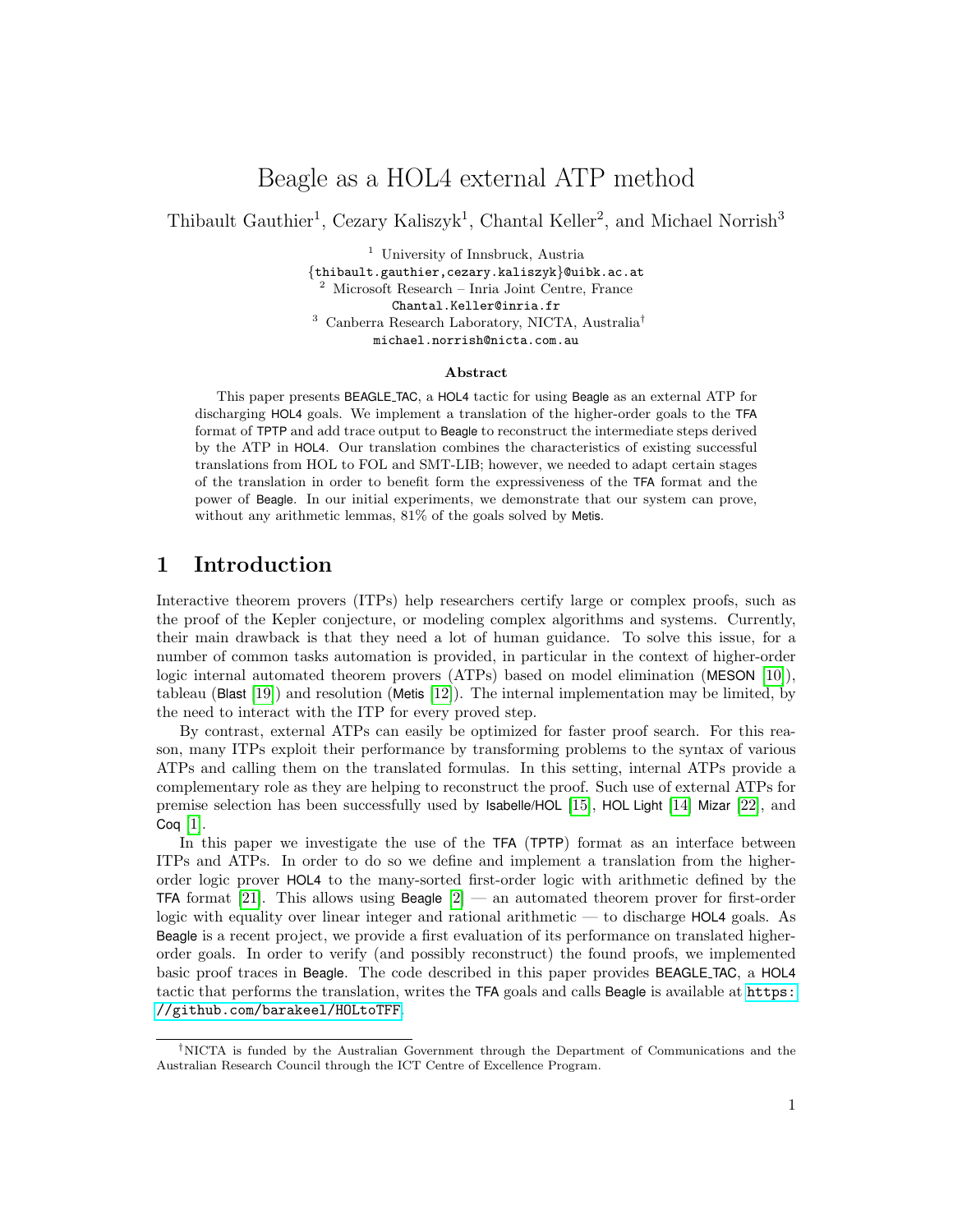Recently, there has been the emergence of using bridges to ATPs for premise selection. In particular Sledgehammer [\[15\]](#page-9-3) has became an almost indispensable tool for many Isabelle/HOL users, often simply employed instead of library search. Similar tools have been developed for HOL Light [\[14\]](#page-9-4) and Mizar [\[13\]](#page-9-7). In the context of HOL4, an export to SMT-solvers Yices and Z3 is provided [\[9,](#page-8-2) [23\]](#page-9-8). We are not aware of any HOL4 translation to a superposition based ATP, of any translation from an ITP to a superposition based ATP that use modulo theory decision procedures, such as done by SPASS+T [\[20\]](#page-9-9) and Beagle. SPASS+T uses external SMT-solvers whereas the decision procedures are built inside Beagle, which should make proof reconstruction easier.

Another approach is to implement ATPs inside ITPs, like the implementation of a SMT solver inside Coq [\[16\]](#page-9-10) or the Metis [\[12\]](#page-9-2) prover. This method gives a prover which is correct by construction. However, experiments [\[1\]](#page-8-0) show that you get a better efficiency for complex provers when using external ATPs and checking their answers.

Our translation builds on the ideas of Hurd [\[11\]](#page-9-11) further enhanced by Meng and Paulson [\[17\]](#page-9-12). The most related translation is the one done in Isabelle/HOL towards the SMT-solver Z3 together with the proof reconstruction are fully described in the PhD thesis of Böhme  $[8]$ . The procedure is now integrated as a part of premise selection in Sledgehammer together with the corresponding proof reconstruction method smt [\[4\]](#page-8-4). In this work we adapt the translation in a few ways to support Beagle and linear integer arithmetic. Namely the handling of nested predicates, polymorphic axioms and the mapping of natural numbers need to be performed differently to efficiently use our targeted ATP.

The rest of this paper is organized as follows. In Section [2](#page-1-0) we describe our translation from HOL4 to the TFA. In Section [3](#page-4-0) we present our experiments with the translation. Our experiments with Beagle proof traces and an initial investigation of proof reconstruction from such traces is explained in Section [4.](#page-6-0) Finally we conclude in Section [5](#page-7-0) and present an outlook on the future work.

### <span id="page-1-0"></span>2 Translation

In this section, we present the details of our translation, explaining the choices and differences from the existing ones. The HOL4 implementation follows the order presented in this section except for the mapping of monomorphic types and arithmetic constants which are both performed during the printing phase.

#### 2.1 TFA format

The TFA format is part of the TPTP family. It is used to express typed first-order problems with arithmetics and is an extension of the existing FOF format for untyped first-order logic. It contains the predefined basic types: \$o reserved for the return type of predicates, \$i for individuals (used by default if no type is declared), \$int, \$rat and \$real for interpreted arithmetics. The equality  $\mathcal{F}$  equal is a polymorphic predicate over the basic types. Arithmetic predicates and functions are supported by interpreted overloaded symbols such as \$less, \$uminus or \$sum.

A TFA problem consists of three parts: basic types (alphanumerical strings interpreted as disjoint sets), function and predicate symbols with their types, and formulas with their role (either axiom or conjecture) and statement. The type of a function or predicate symbol of arity  $n \geq 0$  is represented by  $(t_1 * \ldots * t_n) > t_{n+1}$  where  $t_1 \ldots t_{n+1}$  are basic types. The basic type of a bound variable is given in a formula, at the quantifier position. The TFA format does not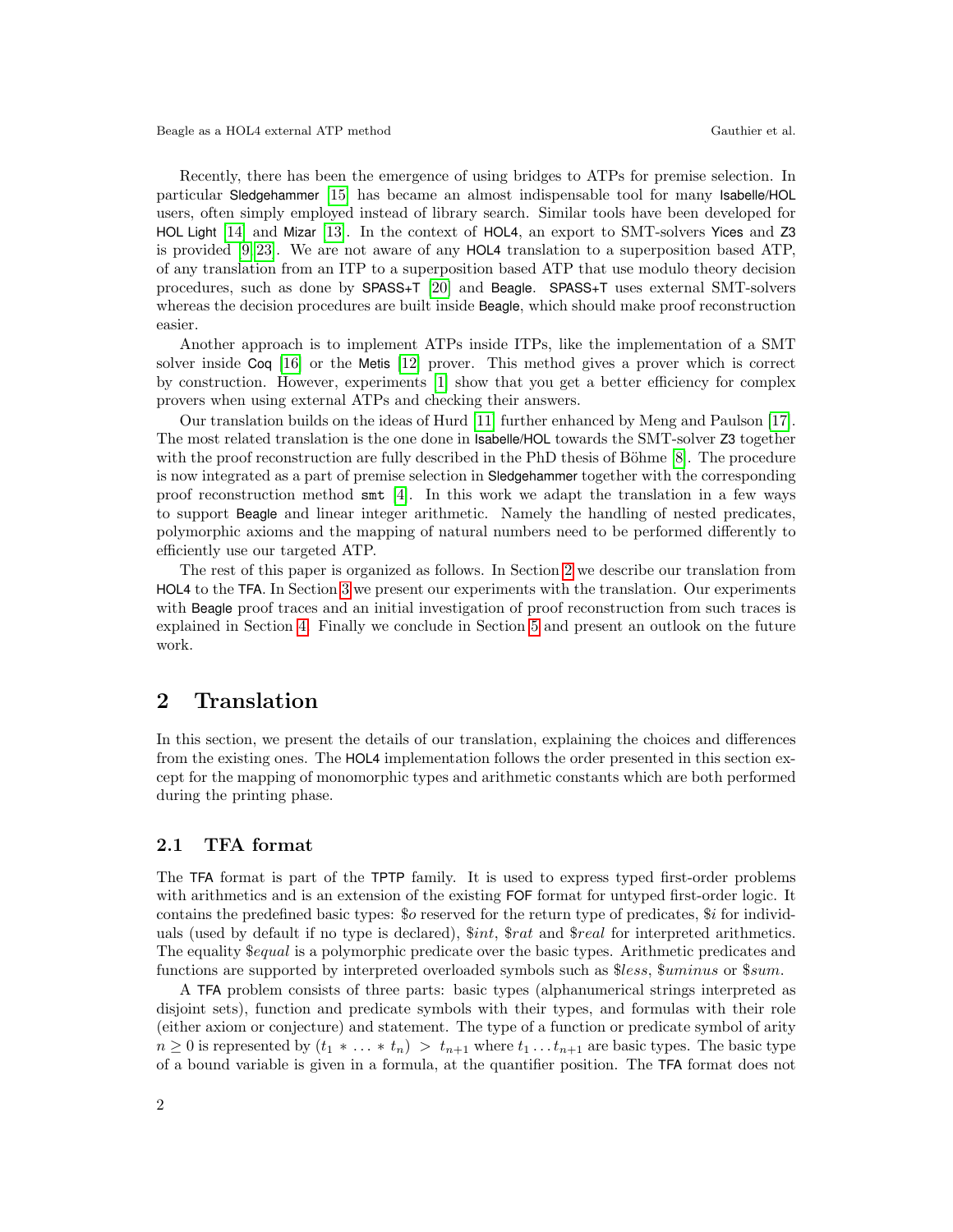support currying or subtyping and overloading and polymorphism are restricted to the defined predicates or functions.

### <span id="page-2-0"></span>2.2 Polymorphic Types

There are many ways of encoding polymorphic types into first-order logic [\[5\]](#page-8-5). Most of them are limited by the fact that first-order provers mainly support one-sorted logic. As a consequence, it is necessary to modify the formula (for instance, by adding predicates or function symbols), thus making the problem harder to solve by the ATPs. These encodings preserve soundness and completeness but compromise efficiency.

Since we want to preserve the arithmetic types of TFA, it is not possible to add predicates that express polymorphism. Therefore, we use an approach similar to a hard type encoding that recently showed good results in an experiment combining SPASS and Isabelle/HOL [\[6\]](#page-8-6). As Beagle handles natively the many-sorted logic of the TFA format, we directly map the HOL4 type of monomorphic variables and constants. For instance, a constant  $c$  used with arity 2 having the type  $list(int] \rightarrow int \rightarrow int \rightarrow int$  is translated to  $(list.int * $int) > int\_F.int$ . The type  $\frac{1}{2}$  int is the TFA reserved type for integers. The types list int and int F int are created basic types meant to represent lists of integers and functions from integers to integers used as arguments (see defunctionalization, section [2.5\)](#page-3-0).

In order to achieve a complete translation, an instantiation of the polymorphic problem needs to be performed. It has been shown by Bobot and Paskevich [\[7\]](#page-8-7) that the problem of computing a finite set of ground instances of the polymorphic formulas such that the resulting ground formulas are equivalent to the original polymorphic formulas is undecidable. Nevertheless, heuristic finite monomorphization using an iterative procedure usually preserves provability. In our implementation, for each constant  $c$  in a theorem  $thm$ , we search for a constant in the whole problem of the same name with a less general type. The derived substitution is used to create an instantiated copy of the theorem  $thm$  and added to the problem. We repeat this process for every theorems a maximum of 3 times, with a limited number of instantiations. These parameters are good enough for small problems, as in the practical experiments performed in Section [3](#page-4-0) we reach a fixed point in 73 percent of the cases.

We can derive the maximum number of instantiations by looking at possible instantiations not only in the conjecture but also in other provided theorems. Our instantiation algorithm is similar to the ones used by MESON [\[10\]](#page-9-0) or by Sledgehammer [\[4\]](#page-8-4), however we use a different recursion scheme and we limit the explosion of the instantiation process by introducing different kinds of bounds.

#### 2.3  $\lambda$ -abstractions

There are two commonly used ways of removing λ-abstractions from higher-order terms in order to translate them to first-order logic:  $\lambda$ -lifting and combinator encoding. The encoding using combinators is a complete one, which means that using the definitions of the combinators a first-order prover can construct an equivalent of every  $\lambda$ -abstraction. Even though this encoding has been shown [\[15\]](#page-9-3) to be reasonable for pure ATPs, it is not as efficient as  $\lambda$ -lifting for SMT-solvers [\[4\]](#page-8-4). therefore most systems use  $\lambda$ -lifting. An additional advantage of  $\lambda$ -lifting is that it transforms formulas into ones that are close to the originals. Therefore we chose to use the incomplete  $\lambda$ -lifting making the TFA output more readable.

In higher-order logic, a formula is a term of type bool and naturally sub-formulas are subterms of type *bool.* Let  $abs = \lambda x_1 \ldots x_n$ ,  $t[x_1 \ldots x_n, v_1 \ldots v_m]$  be the most top left lambdaabstraction in a formula f, where t is a term with variables  $x_1, \ldots, x_n$  bound in abs and  $v_1, \ldots, v_m$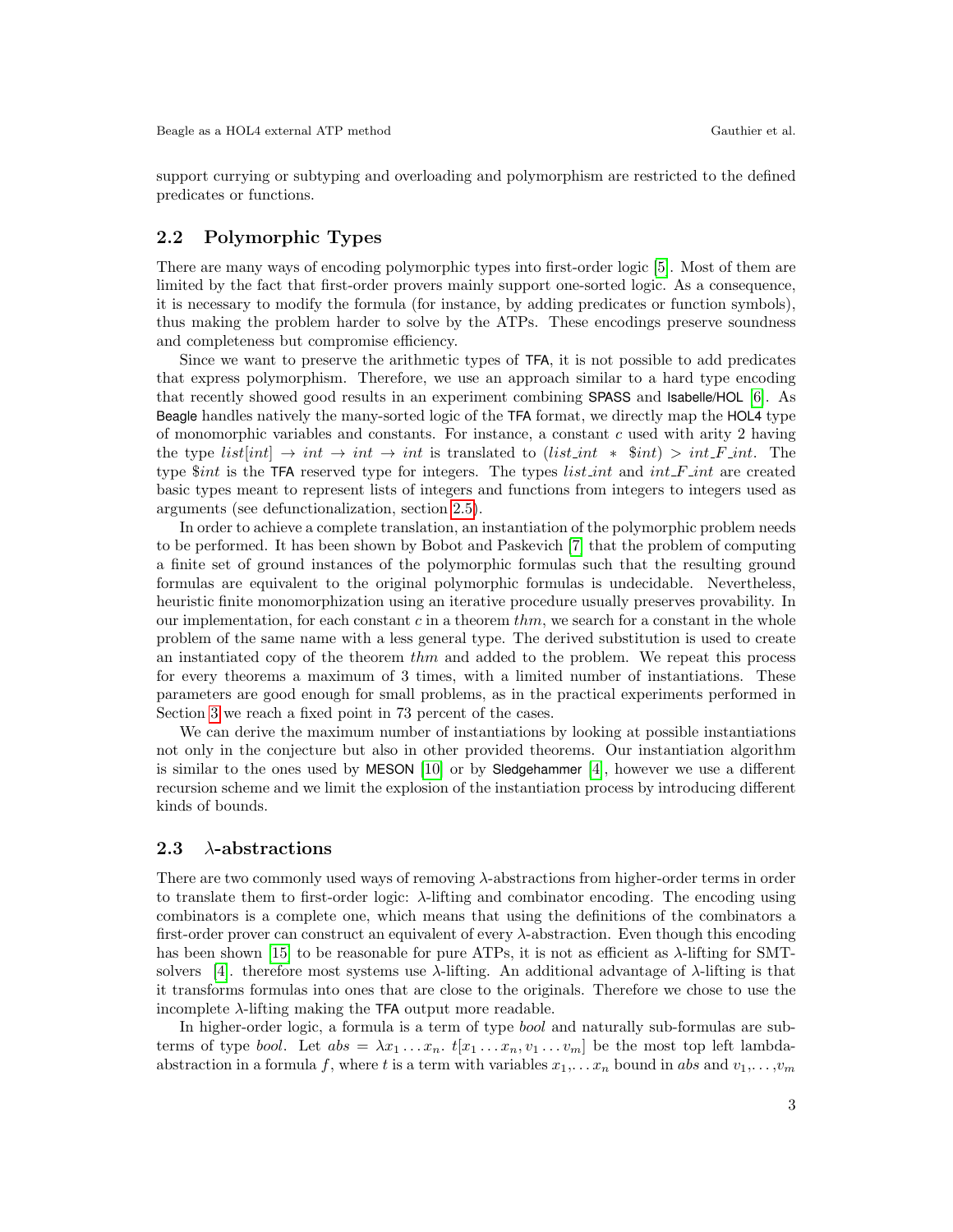Beagle as a HOL4 external ATP method Gauthier et al.

free in abs. Let  $P[abs]$  be the smallest sub-formula containing abs. Keeping in mind that free variables may be captured, this sub-formula is locally rewritten in  $f$  to:

$$
P[abs := Abs'] \wedge \forall v1 \dots v_m x_1 \dots x_n. Abs' x_1 \dots x_n = t[x_1 \dots x_n, v_1 \dots v_m]
$$

where  $Abs' = Abs v_1 ... v_m$  and Abs is a fresh symbol in the whole problem. There a few variations of this approach: instead of abstracting a term on the subformula level, it can be done on the whole formula level [\[3\]](#page-8-8) or even on the whole problem level [\[22\]](#page-9-5). This allows for sharing copies of the same abstraction, which is very useful in bigger problems for premise selection. As our problems so far have been rather small, we have refrained from such optimizations.

Example 1. (Free variable captured)

$$
\forall v. \ P (\lambda x. x + v) \rightsquigarrow \forall v. \ P (Abs \ v) \wedge \forall x \ v. (Abs \ v) \ x = x + v
$$

#### 2.4 Nested Formulas

In higher-order logic predicates are identified with terms of type bool and can appear as arguments of functions and other predicates. This is not possible in the first-order TPTP formats and this step rewrites the formula in order to collapse all formula levels, effectively removing formulas as arguments of non logical operators.

The most common approach for transforming such formulas into FOF is to name each subformula with a boolean variable and substitute all occurences of this sub-formula by this variable and add the variable's definition to the problem. This is commonly used in transformations to first-order logic, as it results in smaller problems [\[14\]](#page-9-4). When translating to Beagle the isomorphic variant of  $\forall x :$  \$o.  $x = T \lor x = F$  cannot be provided to the ATP, because it leads to a non-terminating proof search, therefore in our translation we perform disjunctive cases on sub-formulas used as arguments which is costly as it creates two copies for each of them.

Let t be the most top left sub-formula used as argument in a formula f. Let  $P[t]$  be the smallest sub-formula containing the formula t. This sub-formula is locally rewritten in  $f$  to:

$$
(t \Rightarrow P[t := T]) \land (\neg t \Rightarrow P[t := F])
$$

This translation leaves only the boolean  $T$  or  $F$  as possible arguments. Since the type returned by predicates \$o is reserved in TFA, we create an isomorphic type bool and isomorphic booleans *btrue* and *bfalse* complemented by the axiom *btrue*  $\neq$  *bfalse.* 

#### <span id="page-3-0"></span>2.5 Defunctionalization

In higher-order logic, the same function (either constant or variable) can be applied with different arities. Defunctionalization transforms such problems into equivalent problems, where each function has a fixed number of arguments. In order to minimize defunctionalization the problem is first rewritten to a clause set. This frees existentially quantified functions which reduces the number of necessary applications of defunctionalization.

The process of defunctionalization introduces an apply functor. In our implementation we use a separate functor App for each type. In higher-order logic each functor is equivalent to identity, making it possible to rewrite using the equation  $f\ x = App\ f\ x$ , so that every function symbol  $f$  is used as an argument in the translated formula. This transformation can be performed extensively, making the transformation complete (together with the extensionality principle for each type). This makes the problems quite inefficient.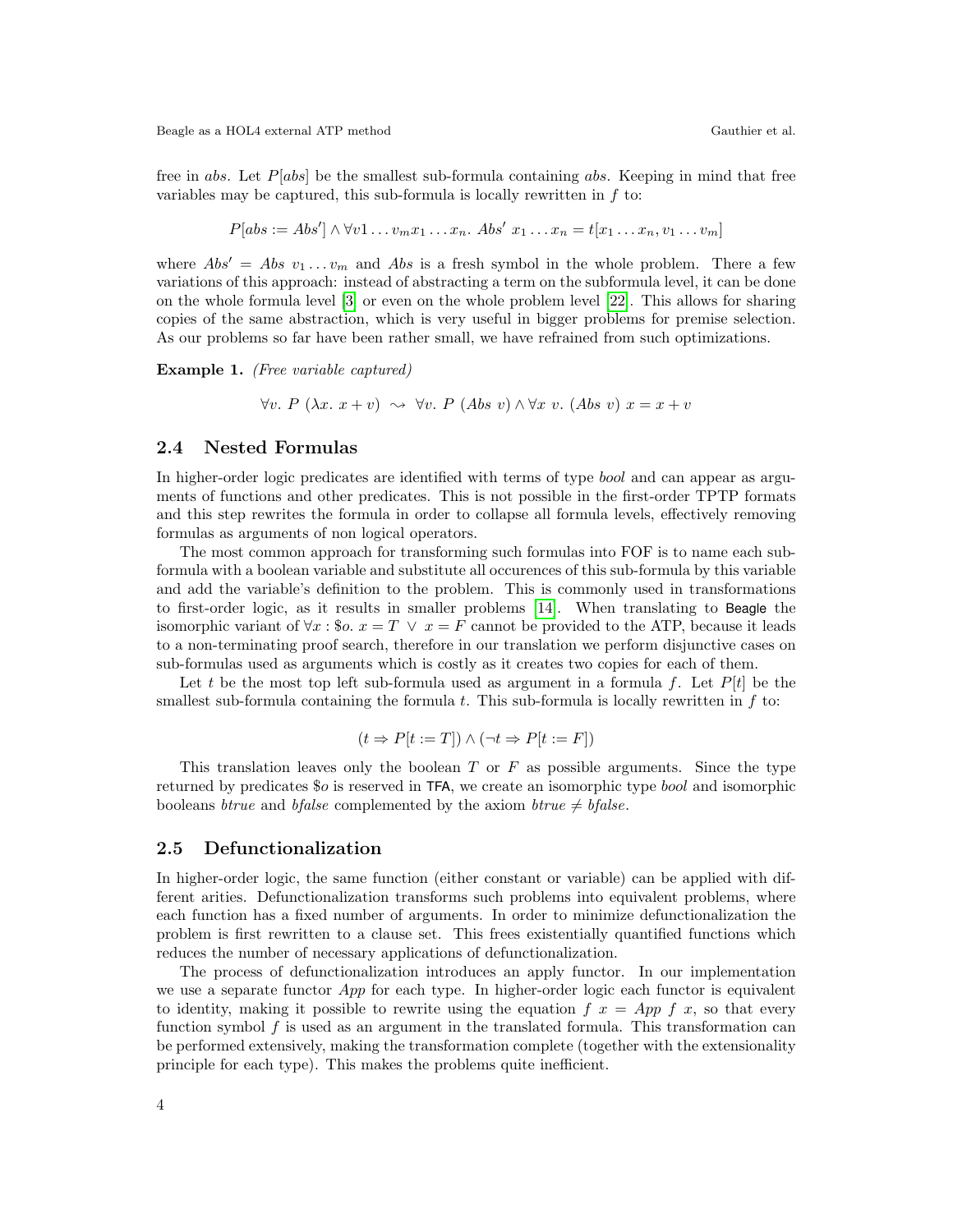Beagle as a HOL4 external ATP method Gauthier et al.

A commonly used variant (Sledgehammer, HOLyHammer) is to preserve the function symbol if it is free and used with its lowest arity relative to the whole problem. In order to be as close as possible to the complete version we additionally perform defunctionalization on constants which share the type with a universally quantified variable. This procedure is quite effective, however, it cannot be performed for arithmetic functions as it would prevent us from mapping them to their TFA counterparts. The way partially applied arithmetic functions could be treated, is by adding definitions of such constants in terms of the TFA ones. For the unary minus operation this would amount to the reflexive HOL equation  $uminus(x) =uminus(x)$  translated to the FOL equation  $App(uminus, x) = 3uminus(x)$ . This is analogous to the way partially applied logical operators are translated by Sledgehammer. In Sledgehammer such partially applied logical operators occur very rarely, and adding such encoding more likely hinders the proof, therefore we did not implement such transformation for partially applied arithmetic so far.

#### 2.6 Linear Integer Arithmetic

The translation of the integer arithmetic of HOL4 to the TFA format is straightforward. Indeed, the TFA predicates  $$less, \ldots$ , and functions  $$sum, \ldots$  can be directly mapped to the constants  $\lt$ ,... and  $+$ ,... used with the same arity. Partial application of an arithmetic operator and non linear multiplications are left uninterpreted in this evaluation. Since natural numbers are not supported in the TFA format, we inject them into integers using these rewrite rules:

$$
\forall x : num. F[x] \rightsquigarrow \forall x' : int. (x' \ge 0) \Rightarrow F[x']
$$

$$
F[x : num] \rightsquigarrow F[x'] \land (x' : int \ge 0)
$$

$$
F[f] \rightsquigarrow F[f'] \land \forall (x' : int) y. (x' \ge 0) \Rightarrow f'(x', y) \ge 0
$$

The third rule is only presented with a function  $f$  of arity 2 having one numeral as its argument. A generalization of this rule is applied for every function returning a numeral. There is one difference between the translation used in Sledgehammer for SMT-solvers and ours. We use the second rule only for free variables and we add the third rule to complement it, making the translation more complete and compact but leaving more work for the prover. Rational and real linear arithmetic are also supported by Beagle and a similar mapping could easily be added.

### <span id="page-4-0"></span>3 Experiments

All tests were performed with Beagle version 0.7 and HOL4 repository version on a dual-core processor 2.1 GHz CPU with 3.7GB RAM. Beagle's timeout was set to 15 seconds per goal. We consider all **HOL4** standard library goals that have been solved by the tactic **METIS\_TAC.** We recall that METIS TAC calls a first-order prover based on resolution without any theory reasoning; as a consequence, it must be fed with the theory lemmas that are needed to solve the goal. On the contrary, BEAGLE TAC calls Beagle which does handle linear integer arithmetic, and is consequently left without any hint for this theory.

In the first experiment, we test **BEAGLE\_TAC** on 271 of these goals without providing any arithmetic lemmas. To measure the impact of the pseudo-monomorphization procedure (sec. [2.2\)](#page-2-0), we launch BEAGLE TAC with and without monomorphization. During the test without monomorphization, polymorphic lemmas are left uninstantiated. Thus, polymorphic types are mapped to newly created monomorphic types. The results presented in table [1](#page-5-0) demonstrate that we could solve 81% of Metis provable problems.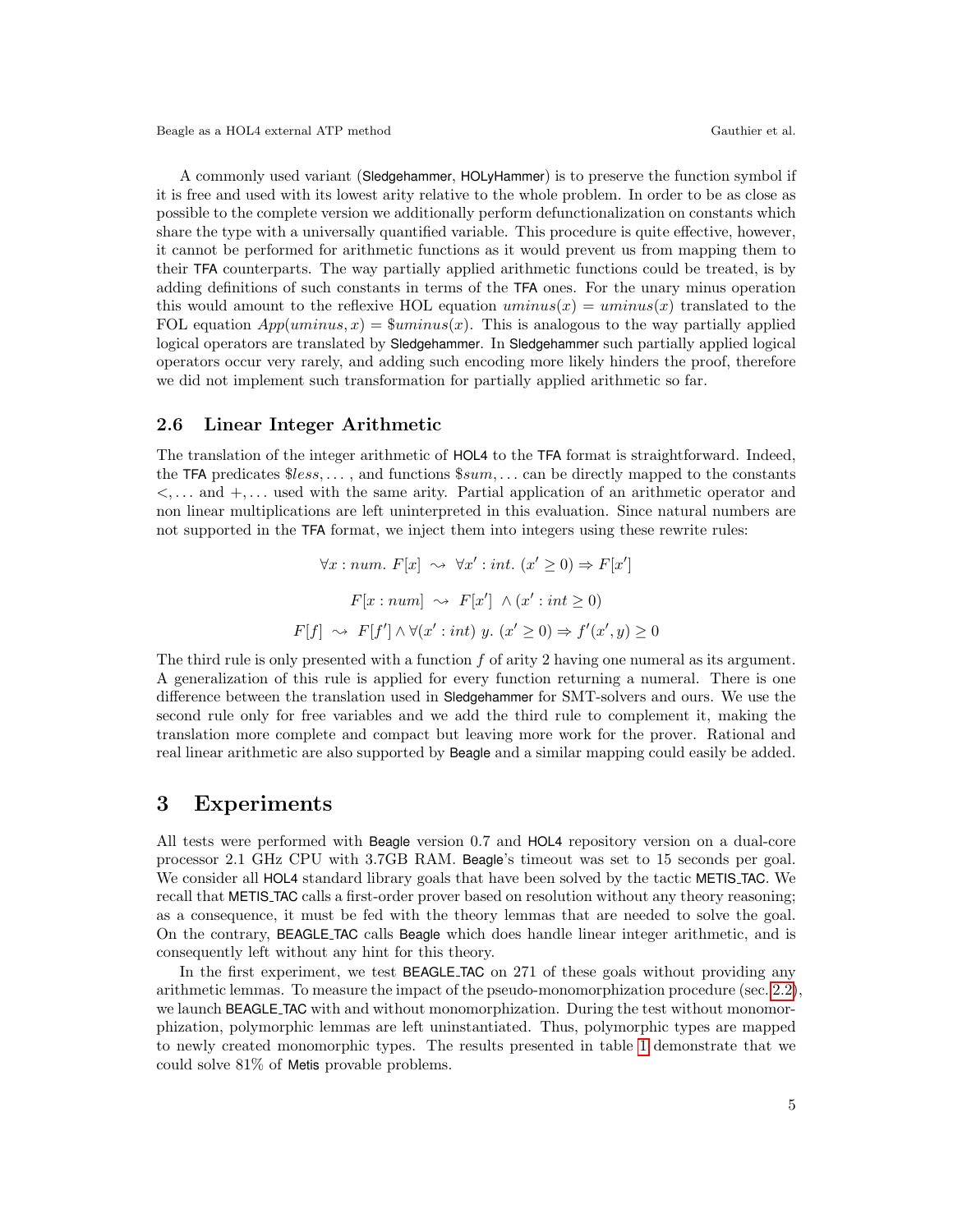| Without monomorphization |        |                                   | With monomorphization |      |                                     |  |                  |
|--------------------------|--------|-----------------------------------|-----------------------|------|-------------------------------------|--|------------------|
| Unsat.<br>70 %           | $15\%$ | Satisfiable Unknown Timeout<br>7% | 8%                    | 81 % | Unsat. Satisfiable Unknown<br>$2\%$ |  | Timeout<br>$9\%$ |

<span id="page-5-0"></span>Table 1: Percentage of goals solved by BEAGLE TAC

Since Beagle is not complete, it can give answer "Unknown" for the problems which it cannot prove or disprove. For the problems that Beagle can disprove, it answers "Satisfiable". Such problems arise, since our translation is incomplete. The Table [2](#page-5-1) compares the time taken by BEAGLE TAC (split into translation time, problem writing time, and time taken by Beagle) with the time taken by METIS TAC. The tactic METIS TAC is a lot faster than BEAGLE TAC. The translation takes more time than METIS TAC but Beagle is the limiting factor. This is mostly due to the weakness of our translation. We have to recall that unlike Metis, Beagle has to perform the arithmetic reasoning itself (without any arithmetic axioms). We will compare the impact of arithmetic reasoning below.

|      | BEAGLE_TAC Translation Writing Beagle METIS_TAC |      |      |      |
|------|-------------------------------------------------|------|------|------|
| 4.55 | 0.82                                            | 0.18 | 3.55 | 0.11 |

<span id="page-5-1"></span>Table 2: Mean time in seconds

We will now compare the efficiency of BEAGLE TAC on different classes of problems, by splitting our problem set into categories and comparing the number of solved problems and the average solving time depending on the category.

Higher-order problems In Table [3,](#page-5-2) the performance of BEAGLE TAC is measured on firstorder and higher-order problems. Despite BEAGLE TAC's reasonable performance on first-order problems, it solves only half of the higher-order problems. A lot could be done to improve the supports for higher-order in our translation. The processes of defunctionalization and boolean instantiations can increase dramatically the size of the formulas and  $\lambda$ -lifting lacks completeness.

|              |       | Proportion BEAGLE_TAC | Beagle | METIS <sub>-</sub> TAC |
|--------------|-------|-----------------------|--------|------------------------|
| first-order  | 91.9% | 2.71                  | 2.48   | 0.13                   |
| higher-order | 55.8% | 11.07                 | 7.36   | 0.04                   |

<span id="page-5-2"></span>Table 3: Higher-order efficiency and run-time in seconds

Polymorphic problems In Table [4,](#page-6-1) we evaluate the effectiveness of the pseudo-monomorphization procedure. The proportion of problems solved are similar for monomorphic and polymorphic problems and the time taken by our translation does not change, which means that our heuristic for instantiating polymorphic types is efficient and well-suited to Beagle's capabilities.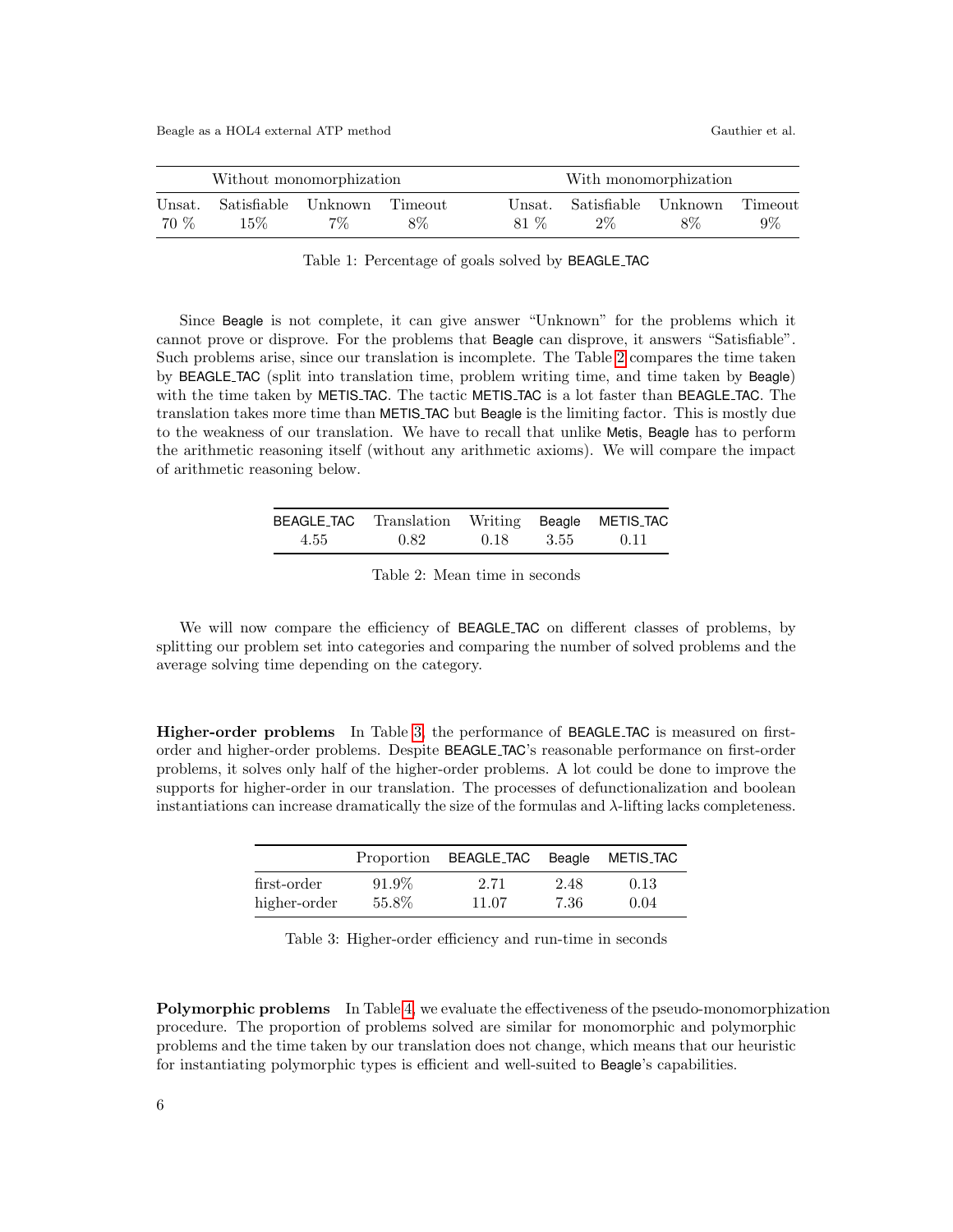|            |       | Proportion BEAGLE_TAC Beagle METIS_TAC |      |      |
|------------|-------|----------------------------------------|------|------|
| Non-arith. | 81.6% | 5.91                                   | 4.15 | 0.08 |
| Arithmetic | 79.6% | 3.62                                   | 3.15 | 0.13 |

<span id="page-6-2"></span><span id="page-6-1"></span>Table 5: Arithmetic efficiency and run-time in seconds

|             | Proportion | BEAGLE_TAC | Beagle | METIS_TAC |
|-------------|------------|------------|--------|-----------|
| Monomorphic | 81.1\%     | 5.83       | 4.28   | 0.12      |
| Polymorphic | 79.9%      | 3.32       | 2.85   | 0.09      |

Table 4: Monomorphization efficiency and run-time in seconds

The results discussed above in Table [1](#page-5-0) have already been split in two categories: with and without monomorphization. The monomorphization step enable **BEAGLE\_TAC** to solve  $11\%$  more goals. However, we have to note that this step increases the size of the problems, which results in more "Timeout"s. Concerning the algorithm itself, a fixed point has been found in 102 out of 139 (73%) polymorphic problems.

Arithmetic problems In Table [5,](#page-6-2) we separate the problems containing at least one arithmetic constant. Again, the proportion of problems solved are similar, which shows that Beagle handles TFA arithmetic well. We can further note that the time taken by BEAGLE TAC is lower on arithmetic problems whereas the time taken by METIS TAC increases, which indicates that Beagle's built-in arithmetic decision procedures are efficient.

Named theorems We can reprove 258 out of 270 (95%) HOL4 named theorems involving only arithmetics and/or pure higher-order terms (containing no uninterpreted constants). Some proofs fail because the original problems did not include extensionality, so that this property was not carried out to defunctionalized functions in the TFA translated version. Other proofs fail, since we do not declare the finiteness of the boolean type. This can be expressed in firstorder logic, and in fact a HOL4 theorem that expresses this property could be added to the problems.

### <span id="page-6-0"></span>4 Reconstruction

An important characteristic of interactive theorem proof systems is the fact that every derived theorem is completely certified. An unverified call to an external prover compromises this property. It could be, that Beagle or the printing phase of our translation may happen to be unsound. However, reconstructing a proof that involves external theories is a challenging task for a number of reasons. The ATP may not output which small steps it actually performs. Replaying each of the small steps may be complicated as every single step may require a lot of specialized code and proofs to be simulated. Nevertheless, there are a number of successful examples of checking SMT-solver proofs: the integration of veriT into Coq [\[1\]](#page-8-0) and reconstruction of Z3 proofs in Isabelle/HOL and HOL4 [\[9\]](#page-8-2).

We have investigated the first steps towards reconstructing the proof found by Beagle in HOL4. We have implemented a minimal proof trace functionality in Beagle and added a parser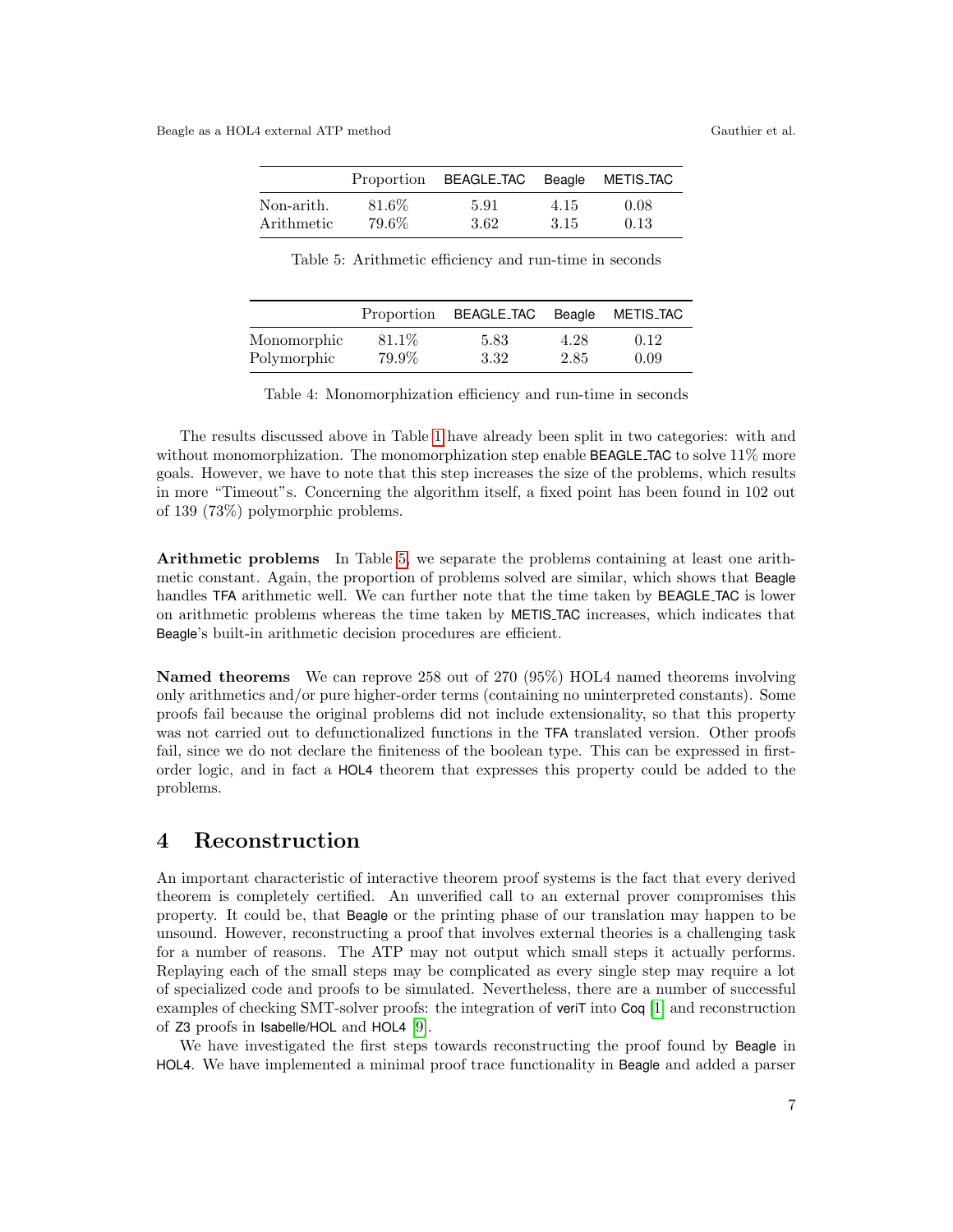for trace in HOL4. The proof trace contains a list of clauses, as well as information about the usage of the split rule. The Beagle main loop maintains two sets of clauses, see Fig. [1.](#page-7-1) The old set contains clauses that have been used as a premise at least once, whereas the new set contains clauses that have been derived, but so far have not been used as a premise. Moreover, when the split rule is used Beagle creates derived loops in a DPLL way. In our output, we store every clause that is being added to the old set, together with the additional information about the current level of splitting, as well as tagging the clauses which were split. When Beagle successfully proves the conjecture, we can reconstruct a tree-like structure, where each vertex represents the application of a split rule and each edge stands for a list of clauses sorted in order of creation.

In order to successfully reconstruct all Beagle proofs, a lot more work is required, as all the rules need to be recorded and replayed. For instance, the simplification rule combines arithmetic with first-order logic reasoning, making the steps proved by this rule not easily automatically provable in HOL4. We have tried to reconstruct it by combining the application of the HOL4 arithmetic decision procedure COOPER TAC [\[18\]](#page-9-13) and METIS TAC, however this fails in some cases. As Beagle is still in development and prone to many updates, we decided to postpone implementing code for the reconstruction of such rules. It may be possible to reconstruct the proof in two stages: in the first stage using Beagle for lemma filtering with arithmetic as done in HOLyHammer and Sledgehammer in their interaction with pure ATPs, and in the second stage turn off the arithmetic mapping and find also the necessary arithmetic lemmas to be given to Metis.

## <span id="page-7-0"></span>5 Conclusion

In this paper, we investigated the suitability of the TFA format as an interface between ITPs and ATPs, by implementing an interface between the interactive proof system HOL4 and an automated system Beagle. We tested the efficiency of Beagle on translated higher-order formulas, and showed that it could prove, without any arithmetic lemmas, 81% of the goals provable by Metis. The translation from HOL4 into a TPTP format is greatly inspired by similar translations (especially Sledgehammer), however we had to adapt certain stages of the translation to the capacities of Beagle (transformation of nested predicates, handling of polymorphic assumptions, etc.) and respecting the constraints of the TFA format. We mapped naturals and integers so that we could benefit form the linear integer arithmetic decision procedure of Beagle. Furthermore, we have introduced a minimal proof trace in Beagle, as a first step toward replaying the proof.



<span id="page-7-1"></span>Figure 1: Beagle main loop augmented with the trace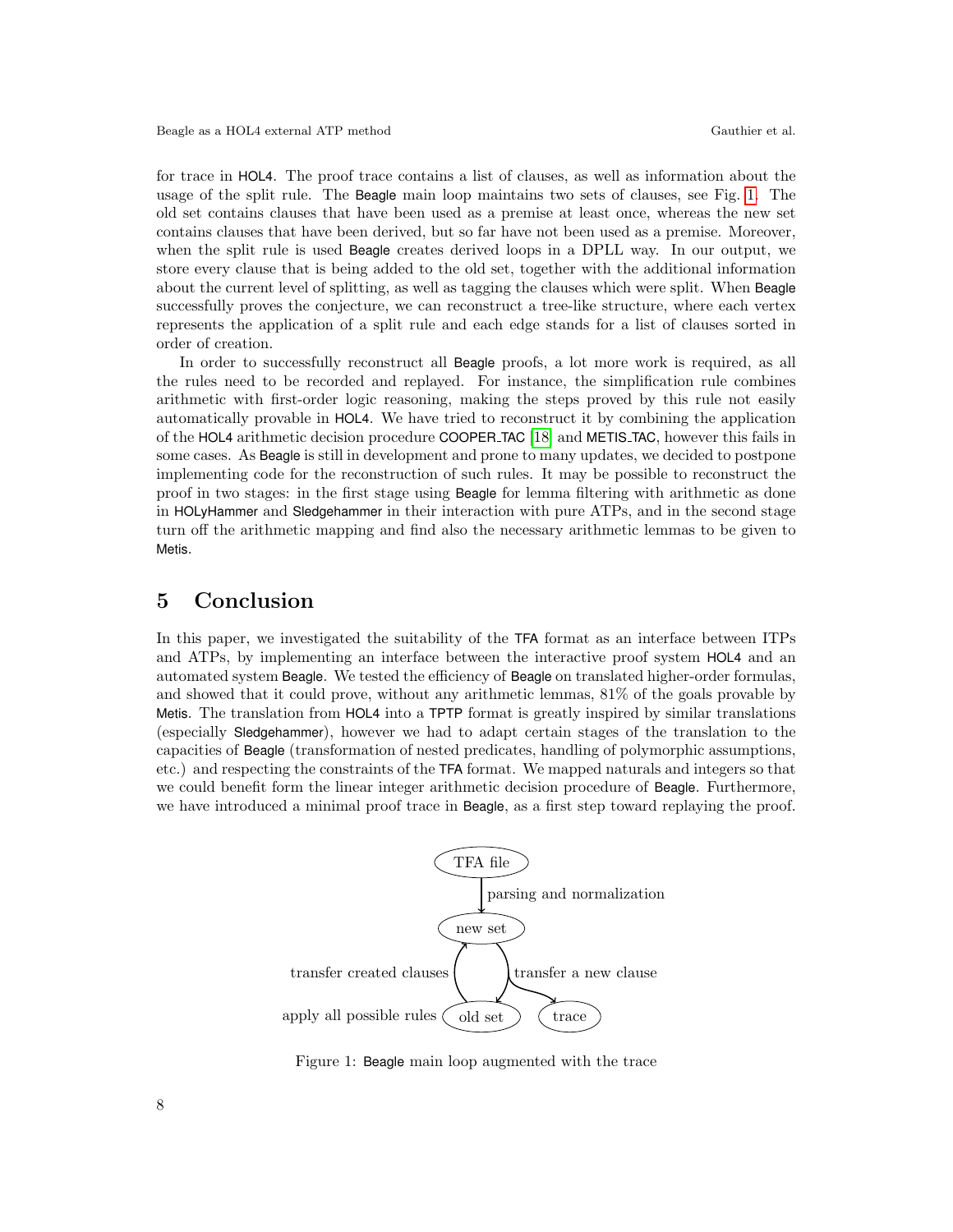The project helped reveal a few bugs in Beagle, which have been fixed by its authors now.

BEAGLE TAC is more expressive than METIS TAC, as it combines first-order logic with linear integer arithmetic, so we believe that HOL4 users could already benefit from our tactic. However many optimizations are still necessary for BEAGLE TAC to compete with other proof methods available in HOL4. A mapping for real numbers and rationals should be provided in order to evaluate the capabilities of Beagle for these domains. We expect that like in other experiments an external ATP/SMT can outperform an internal one as we increase the number of lemmas, so a proper evaluation with a larger number of premises should be carried out. In a different line of work our translation could directly print its results to the TDFG format, so as to compare the strength of Beagle and SPASS+T. A long term future work is creating a "hammer-system" for HOL4 that would implement a relevance filter combined with ATP-based premise selection. This later project could also be combined with the bridge from HOL4 to Z3.

#### Acknowledgement

Peter Baumgartner and Josh Bax explained us the internals of Beagle and helped us find an issue in the initial version of our translation; Alexis Saurin reviewed a previous version of this paper; Jasmin Blanchette provided us with many useful references.

This work has been supported by the Austrian Science Fund (FWF): P26201.

### References

- <span id="page-8-0"></span>[1] Michaël Armand, Germain Faure, Benjamin Grégoire, Chantal Keller, Laurent Théry, and Benjamin Werner. A modular integration of SAT/SMT solvers to Coq through proof witnesses. In Jean-Pierre Jouannaud and Zhong Shao, editors, CPP, volume 7086 of Lecture Notes in Computer Science, pages 135–150. Springer, 2011.
- <span id="page-8-1"></span>[2] Peter Baumgartner and Uwe Waldmann. Hierarchic superposition with weak abstraction. In Maria Paola Bonacina, editor, CADE, volume 7898 of Lecture Notes in Computer Science, pages 39–57. Springer, 2013.
- <span id="page-8-8"></span>[3] Jasmin C. Blanchette. Automatic Proofs and Refutations for Higher-order Logic. PhD thesis, Technische Universität München, 2012.
- <span id="page-8-4"></span>[4] Jasmin C. Blanchette, Sascha Böhme, and Lawrence C. Paulson. Extending Sledgehammer with SMT solvers. J. Autom. Reasoning, 51(1):109–128, 2013.
- <span id="page-8-5"></span>[5] Jasmin C. Blanchette, Sascha Böhme, Andrei Popescu, and Nicholas Smallbone. Encoding monomorphic and polymorphic types. In Nir Piterman and Scott A. Smolka, editors, TACAS, Lecture Notes in Computer Science, pages 493–507. Springer, 2013.
- <span id="page-8-6"></span>[6] Jasmin C. Blanchette, Andrei Popescu, Daniel Wand, and Christoph Weidenbach. More SPASS with Isabelle - Superposition with hard sorts and configurable simplification. In Lennart Beringer and Amy P. Felty, editors, ITP, volume 7406 of Lecture Notes in Computer Science, pages 345–360. Springer, 2012.
- <span id="page-8-7"></span>[7] François Bobot and Andrey Paskevich. Expressing polymorphic types in a many-sorted language. In Cesare Tinelli and Viorica Sofronie-Stokkermans, editors, FroCoS, volume 6989 of Lecture Notes in Computer Science, pages 87–102. Springer, 2011.
- <span id="page-8-3"></span>[8] Sascha Böhme. Proving Theorems of Higher-Order Logic with SMT Solvers. PhD thesis, Technische Universität München, 2012.
- <span id="page-8-2"></span>[9] Sascha Böhme and Tjark Weber. Fast LCF-style proof reconstruction for Z3. In Matt Kaufmann and Lawrence Paulson, editors, Interactive Theorem Proving, volume 6172 of Lecture Notes in Computer Science, pages 179–194. Springer, 2010.